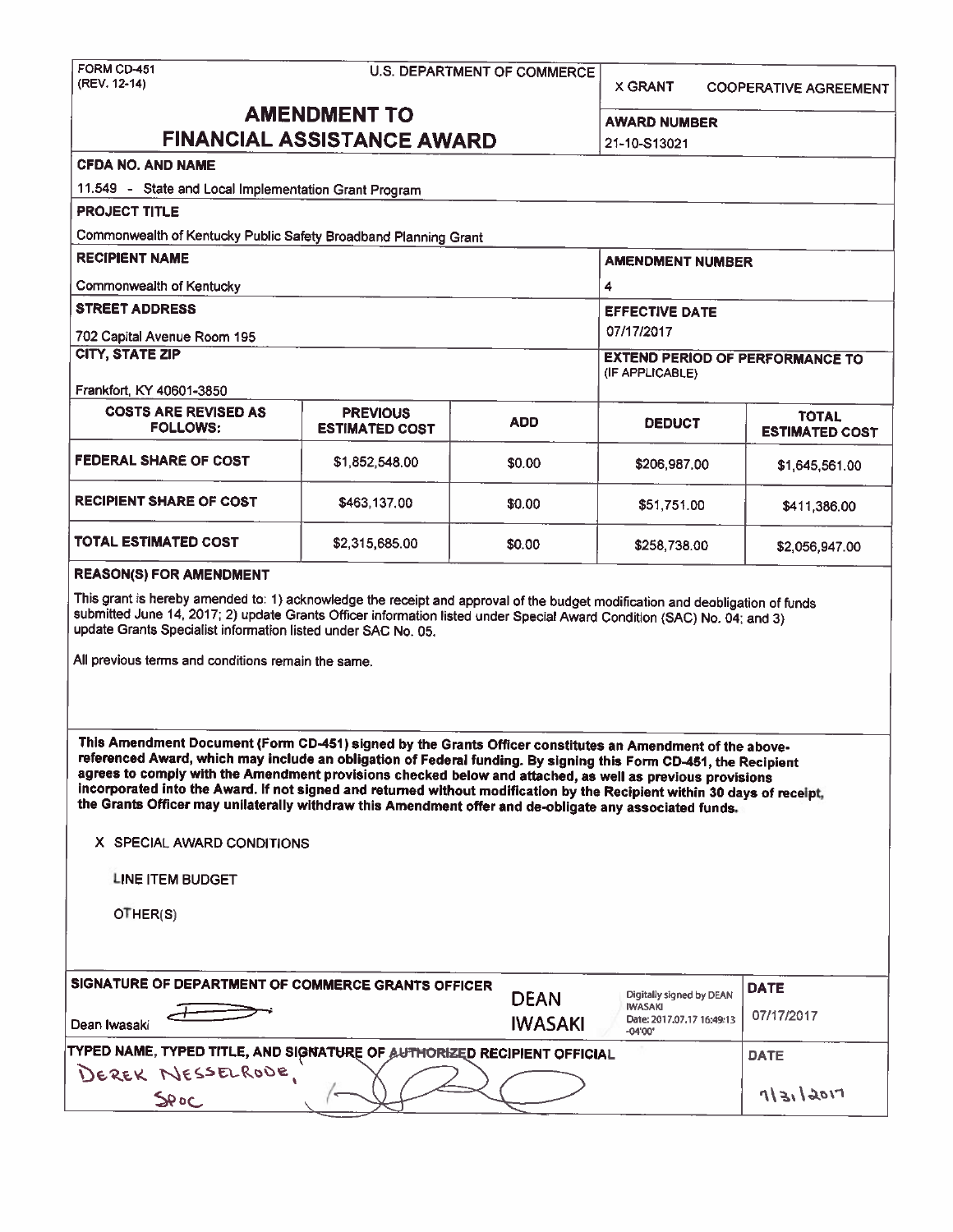Award Number: 21-10-S13021, Amendment Number 4 Federal Program Officer: Yuki Miyamoto-Mendez Requisition Number: 17006 Employer Identification Number: 610600439 Dun & Bradstreet No: 004691551 Recipient ID: 1111530 Requestor ID: 1111530

#### **Award ACCS Information**

| <b>Bureau</b><br>Code | <b>FCFY</b> | <b>Project-Task</b> | <b>Org Code</b>        | <b>Obj Class</b> | <b>Obligation Amount</b> |
|-----------------------|-------------|---------------------|------------------------|------------------|--------------------------|
|                       | 2013        | 8150000-000         | 11-00-0000-00-00-00-00 | 41-19-00-00      | \$-206,987.00            |

#### **Award Contact Information**

| <b>Contact Name</b>  | <b>Contact Type</b>   | <b>Email</b>             | <b>Phone</b> |
|----------------------|-----------------------|--------------------------|--------------|
| Mr. Derek Nesselrode | <b>Administrative</b> | derek.nesselrode@ky.gov  | 5027822064   |
| Mr. Derek Nesselrode | Technical             | dereck.nesselrode@ky.gov | 5027822064   |

#### **NIST Grants Officer:**

Nuria Martinez 100 Bureau Drive. MS 1650 Gaithersburg, MD 20899-1650 (301) 975-6215

#### **NIST Grants Specialist:**

Shiou Liu 100 Bureau Drive, MS 1650 Gaithersburg, MD 20899-1650 (301) 975-8245